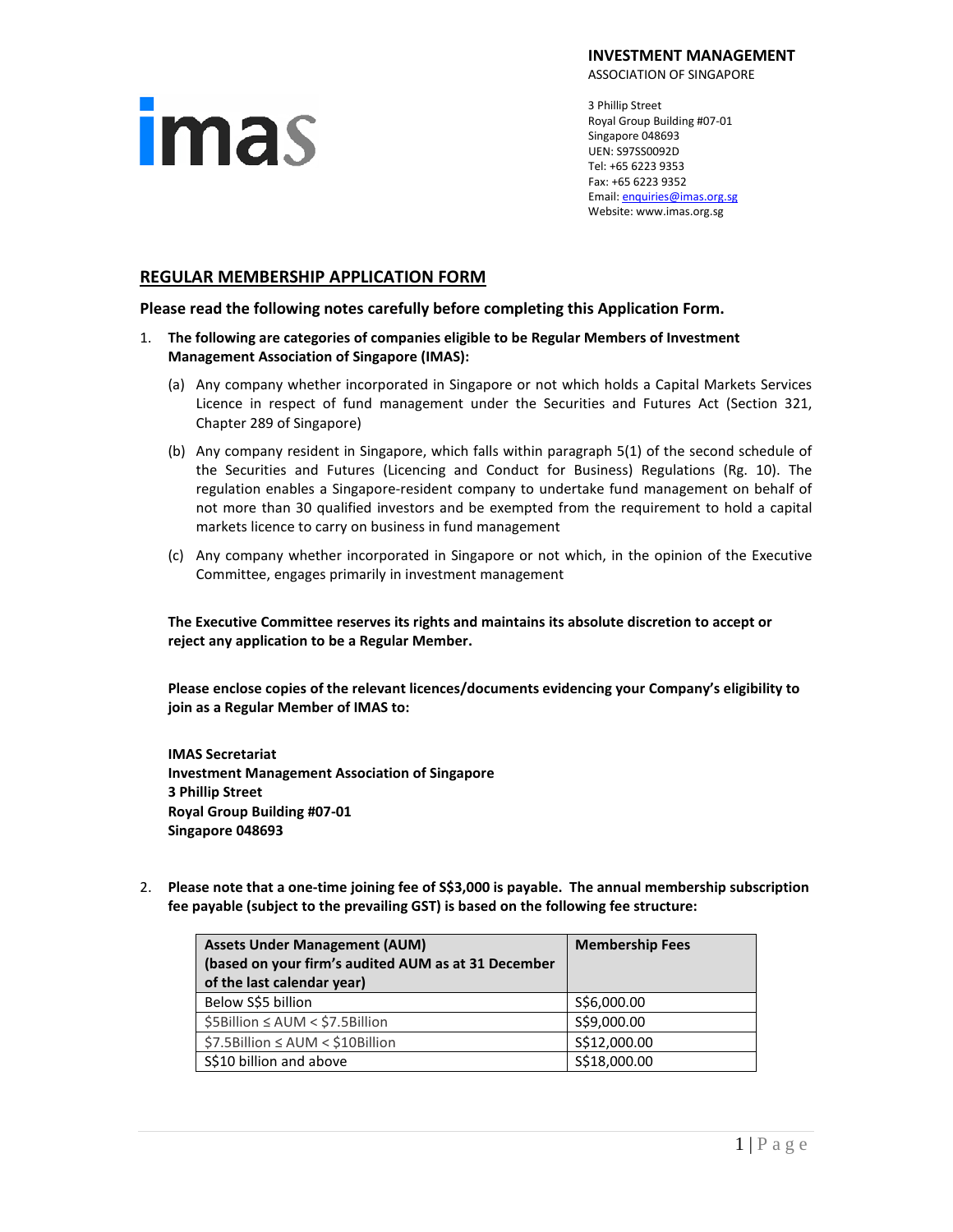| <b>Imas</b> |
|-------------|

ASSOCIATION OF SINGAPORE

3 Phillip Street Royal Group Building #07-01 Singapore 048693 UEN: S97SS0092D Tel: +65 6223 9353 Fax: +65 6223 9352 Email[: enquiries@imas.org.sg](mailto:enquiries@imas.org.sg) Website: www.imas.org.sg

Please note that joining fees and annual membership subscription fees are non-refundable, and will be reviewed by the IMAS Executive Committee every 3 years.

# 3. **To be eligible as a Regular Member, your Company must fall within one of the categories set out below.**

Please tick to indicate the category in which your Company belongs to and please enclose a copy of the **relevant licence** and **latest financial statements** for approval.

A company which holds a Capital Market Services Licence in respect of fund management under the Securities and Futures Act (Section 321, Chapter 289)

| | Accredited / Institutional Licensed Fund Management Company

Retail Licensed Fund Management Company

- $\Box$  Any company resident in Singapore, which falls within paragraph 5(1) of the Second Schedule of the Securities and Futures (Licencing and Conduct for Business) Regulations (Rg. 10)
	- Registered Fund Management Company
		- **Others**
- $\Box$  A company with significant investment management activities, in the opinion of the IMAS Executive Committee

#### **Company Details**

Company Name Registered Address Place of Incorporation Date of Incorporation Website **Business Registration Number Business Registration Number**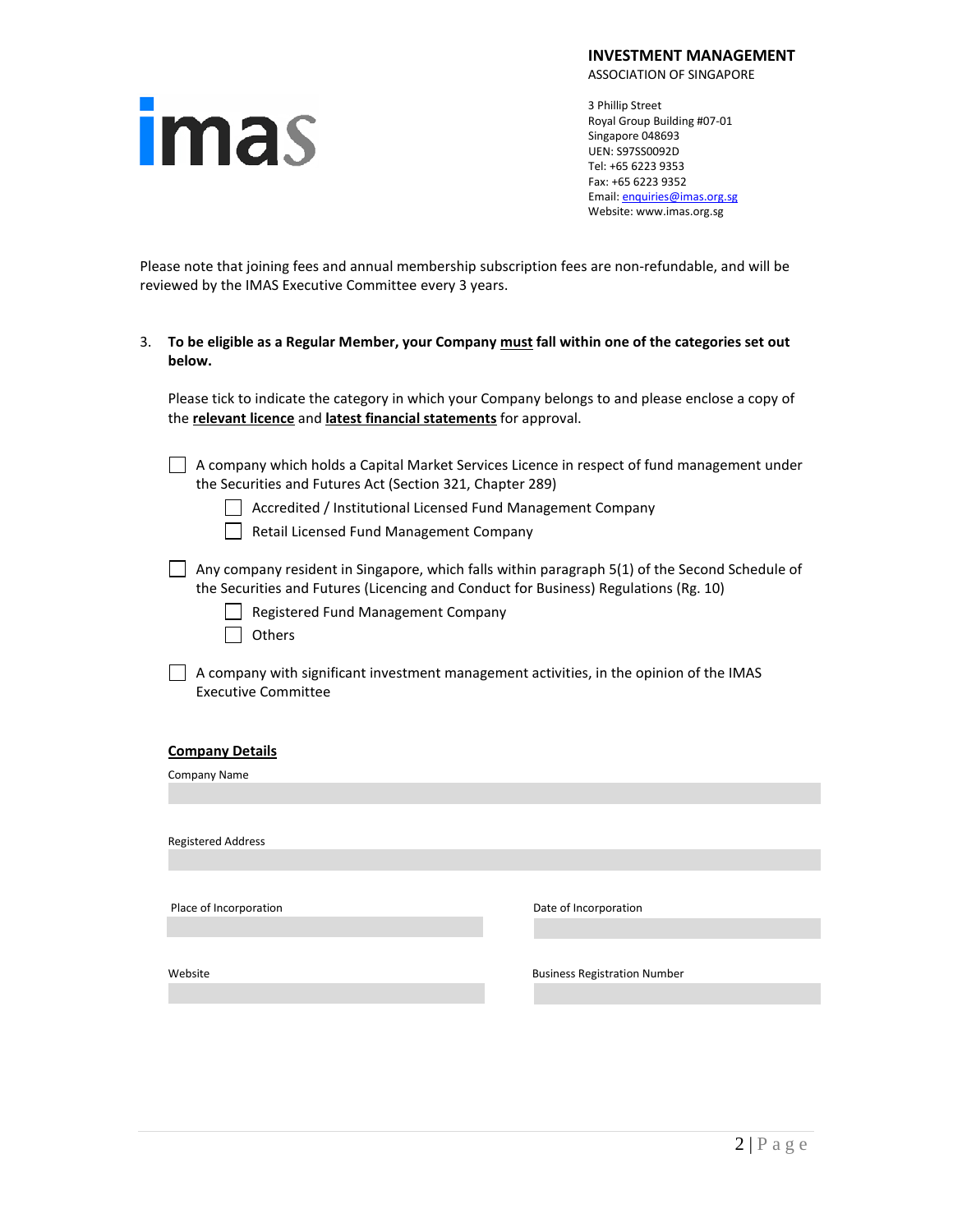

ASSOCIATION OF SINGAPORE

3 Phillip Street Royal Group Building #07-01 Singapore 048693 UEN: S97SS0092D Tel: +65 6223 9353 Fax: +65 6223 9352 Email[: enquiries@imas.org.sg](mailto:enquiries@imas.org.sg) Website: www.imas.org.sg

# 4. **Contact Person**

|  | Name (Mr/Miss/Mrs/Dr) |
|--|-----------------------|
|--|-----------------------|

**Designation Contact number** 

Email address

# 5. **Company Management**

| <b>List of Directors</b> | Indicate whether Executive / Non-Executive |
|--------------------------|--------------------------------------------|
|                          |                                            |
|                          |                                            |
|                          |                                            |
|                          |                                            |
|                          |                                            |
|                          |                                            |
|                          |                                            |

#### **Major Business Activities**

**Please set out the number of employees employed in your Company in accordance with the categories set out below.**

| <b>Position</b>              | <b>Number of Employees</b> |
|------------------------------|----------------------------|
| Management                   |                            |
| Investments                  |                            |
| Legal/Compliance             |                            |
| <b>Office Administration</b> |                            |
| Operations                   |                            |
| Performance Measurement      |                            |
| <b>Risk Management</b>       |                            |
| Sales/Business Development   |                            |
| <b>Total</b>                 |                            |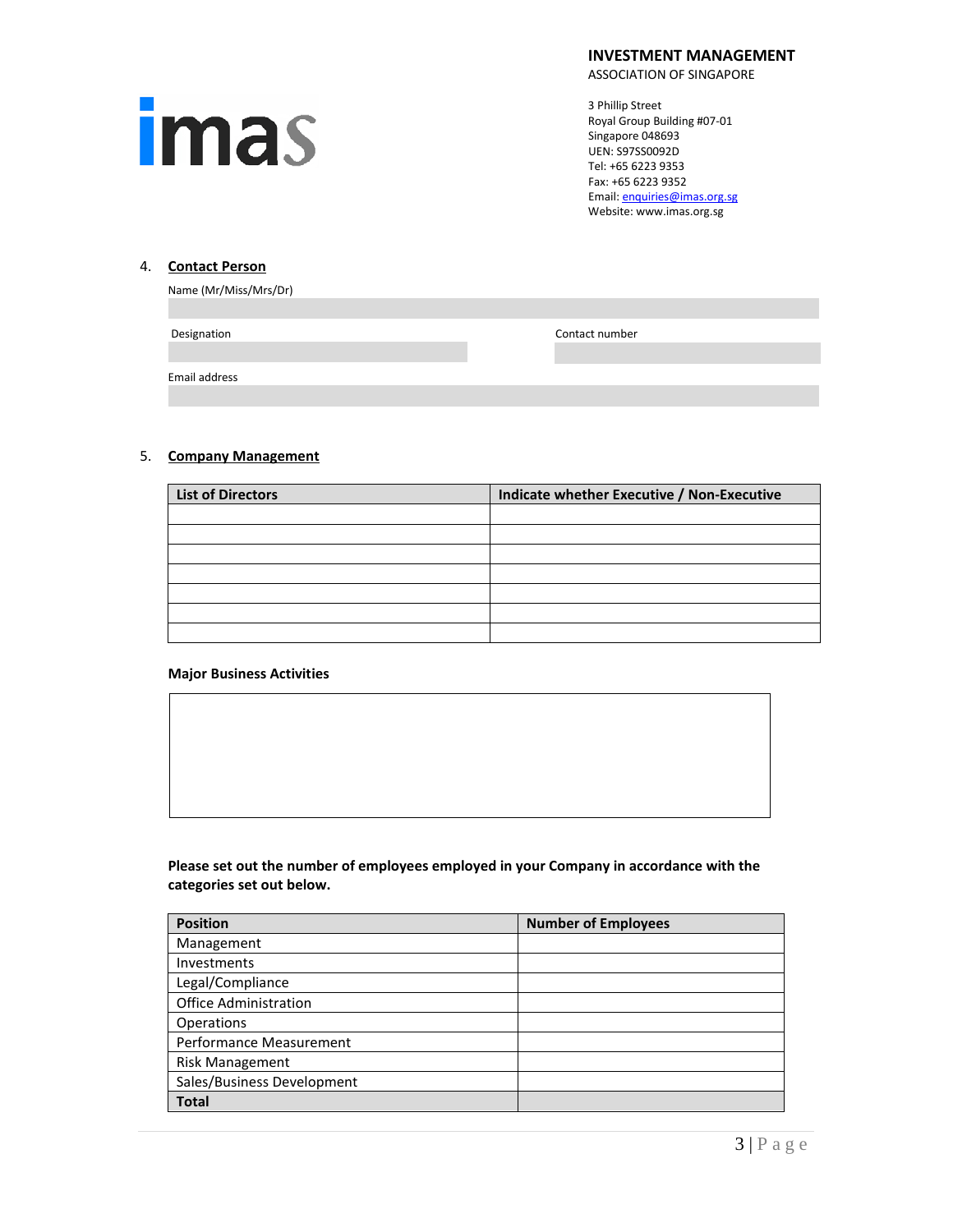**imas** 

ASSOCIATION OF SINGAPORE

3 Phillip Street Royal Group Building #07-01 Singapore 048693 UEN: S97SS0092D Tel: +65 6223 9353 Fax: +65 6223 9352 Email[: enquiries@imas.org.sg](mailto:enquiries@imas.org.sg) Website: www.imas.org.sg

### 6. **Membership Directory**

a. Key contacts/all staff who wish to be on our mailing list.

| Name | Designation | <b>Email address</b> | <b>Contact No.</b> |
|------|-------------|----------------------|--------------------|
|      |             |                      |                    |
|      |             |                      |                    |
|      |             |                      |                    |
|      |             |                      |                    |
|      |             |                      |                    |

# **b. Administrator for IMAS Members Directory**

Each member company should appoint an administrator who is responsible for and authorised to edit the company and staff information on the IMAS website (e.g. annually update details of company profile in IMAS online members' directory, update the following changes arising from staff movement, etc).

Please provide us the details of this administrator

| <b>Name</b> | <b>Designation</b> | <b>Email address</b> | Contact No. |
|-------------|--------------------|----------------------|-------------|
|             |                    |                      |             |

# 7. **Related Licences and Associations**

a. If your Company, Parent Companies, or other related Group entities are licensed to conduct business in investment management by regulators in other countries, please list the country, regulator, and the entity holding the licence.

| Country | Name of Regulator | Name of Entity holding the Licence |
|---------|-------------------|------------------------------------|
|         |                   |                                    |
|         |                   |                                    |
|         |                   |                                    |

b. If your Company, Parent Companies, or other related Group entities are members of similar investment funds associations, please list the country, association name, and the entity which is a member.

| Country | <b>Association Name</b> | Name of Entity which is a Member |
|---------|-------------------------|----------------------------------|
|         |                         |                                  |
|         |                         |                                  |
|         |                         |                                  |